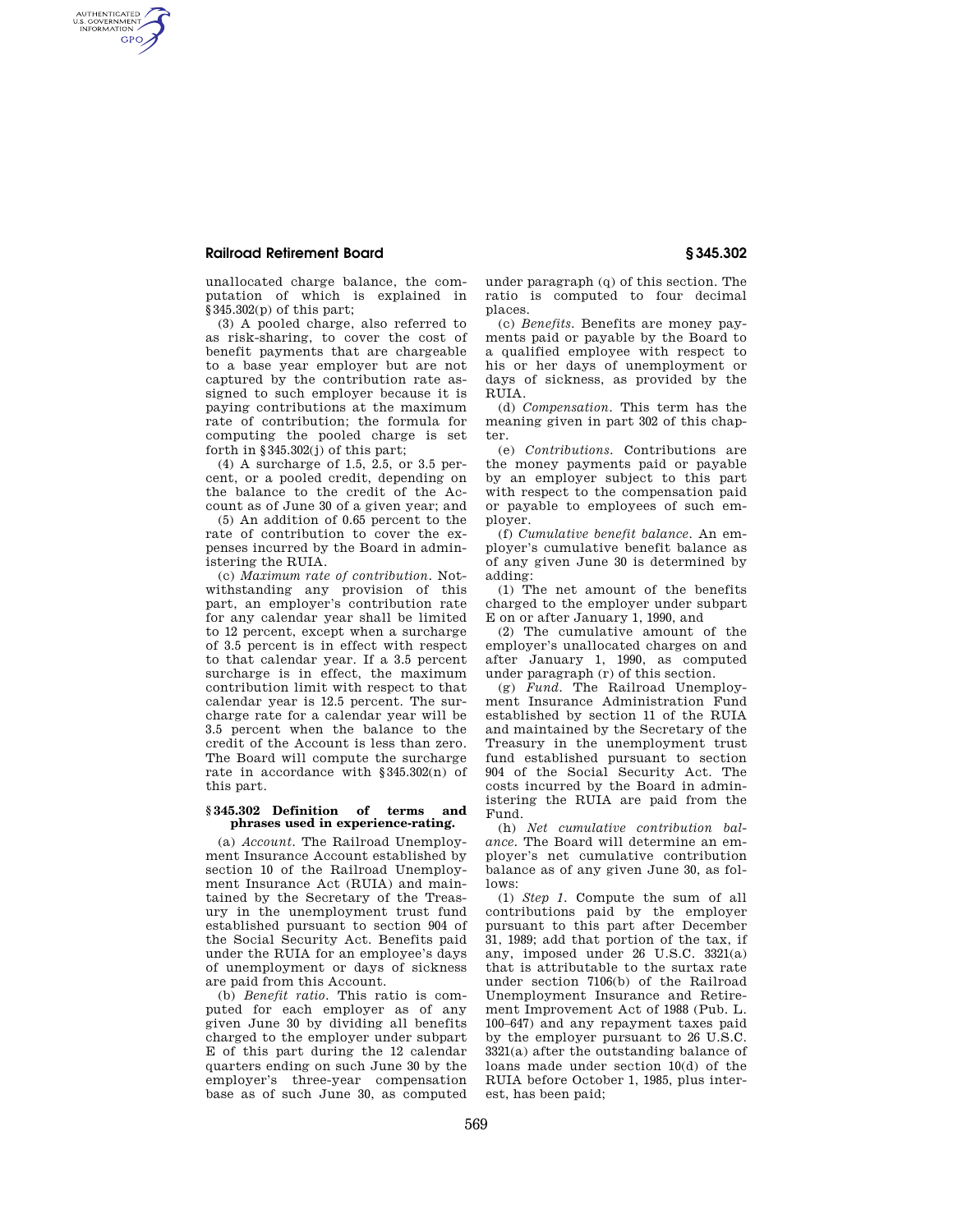**§ 345.302 20 CFR Ch. II (4–1–10 Edition)** 

(2) *Step 2.* Subtract an amount equal to the amount of such contributions deposited, pursuant to section 8(i) of the RUIA, to the credit of the Fund; and

(3) *Step 3.* Add an amount equal to the aggregate amount by which such contributions were reduced in prior calendar years as a result of pooled credits, if any, under paragraph (k) of this section.

(i) *One-year compensation base.* An employer's one-year compensation base is the aggregate amount of compensation with respect to which the employer is liable for contributions under this part in the four calendar quarters ending on such June 30.

(j) *Pooled charge ratio.* The pooled charge ratio, when applicable, is a prorata increase in the rate of contribution assigned to each employer that is not already paying contributions at the maximum rate. A pooled charge will become applicable to each such employer during a calendar year when the Account loses income because one or more other employers are paying contributions at the maximum rate (12 or 12.5 percent) rather than at the higher experience-based rate that their benefit charges would otherwise require. The pooled charge ratio thus picks up the cost of benefits paid to employees of employers whose rate of contribution is capped at the maximum rate. The pooled charge ratio for a calendar year is the same for all employers whose rate is less than the maximum and is computed as follows:

(1) *Step 1.* For each employer paying contributions at the maximum contribution limit under §345.301(c) of this part, compute the amount of contributions that such employer would have paid if its experience-based rate were applied to its one-year compensation base as of the preceding June 30 and by then deducting from such amount the amount derived by applying the maximum contribution rate to the same one-year compensation base. For the purposes of this computation, the experience-based rate is the rate computed for such employer under §345.303 of this part.

(2) *Step 2.* After the amount is computed for each employer in accordance with Step 1 of this paragraph (j), add the amounts for all such employers. The aggregate amount so computed represents the amount of contributions not collected by the Account because of the maximum contribution limit.

(3) *Step 3.* For each employer whose experience-based rate of contribution, as computed at Step 3 of §345.303(a) of this part, is less than zero, the percentage rate by which the employer's rate was raised in order to bring that rate to the minimum rate of zero is multiplied by the employer's 1-year compensation base. The total of the amounts so computed is subtracted from the aggregate amount computed in Step 2 of this paragraph (j).

(4) *Step 4.* Divide the net aggregate amount computed at Step 3 of this paragraph (j) by the system compensation base as of the preceding June 30, excluding from such base the one-year compensation base of each employer whose experience-based contribution rate, computed at Step 6 of §345.303(a) of this part, exceeds the maximum contribution limit. The result is the pooled charge ratio for the current calendar year. This ratio is computed to four decimal places.

(k) *Pooled credit ratio.* Effective January 1, 1991, and on the first of each subsequent calendar year, the Board will reduce each employer's rate of contribution, as computed under §345.303 of this part, by the amount of the pooled credit ratio, if any, applicable to such calendar year. This ratio is computed by reference to the accrual balance to the credit of the Account as of the preceding June 30. The Board will determine the amount of the pooled credit ratio, as follows:

(1) *Step 1.* First, the Board computes the accrual balance to the credit of the Account as of the close of business on the preceding June 30 in the same manner as under Step 1 of paragraph (n) of this section. There will be a pooled credit ratio for the calendar year if that balance is in excess of the greater of \$250 million or of the amount that bears the same ratio to \$250 million as the system compensation base as of that June 30 bears to the system compensation base as of June 30, 1991, as computed in accordance with paragraph (o) of this section.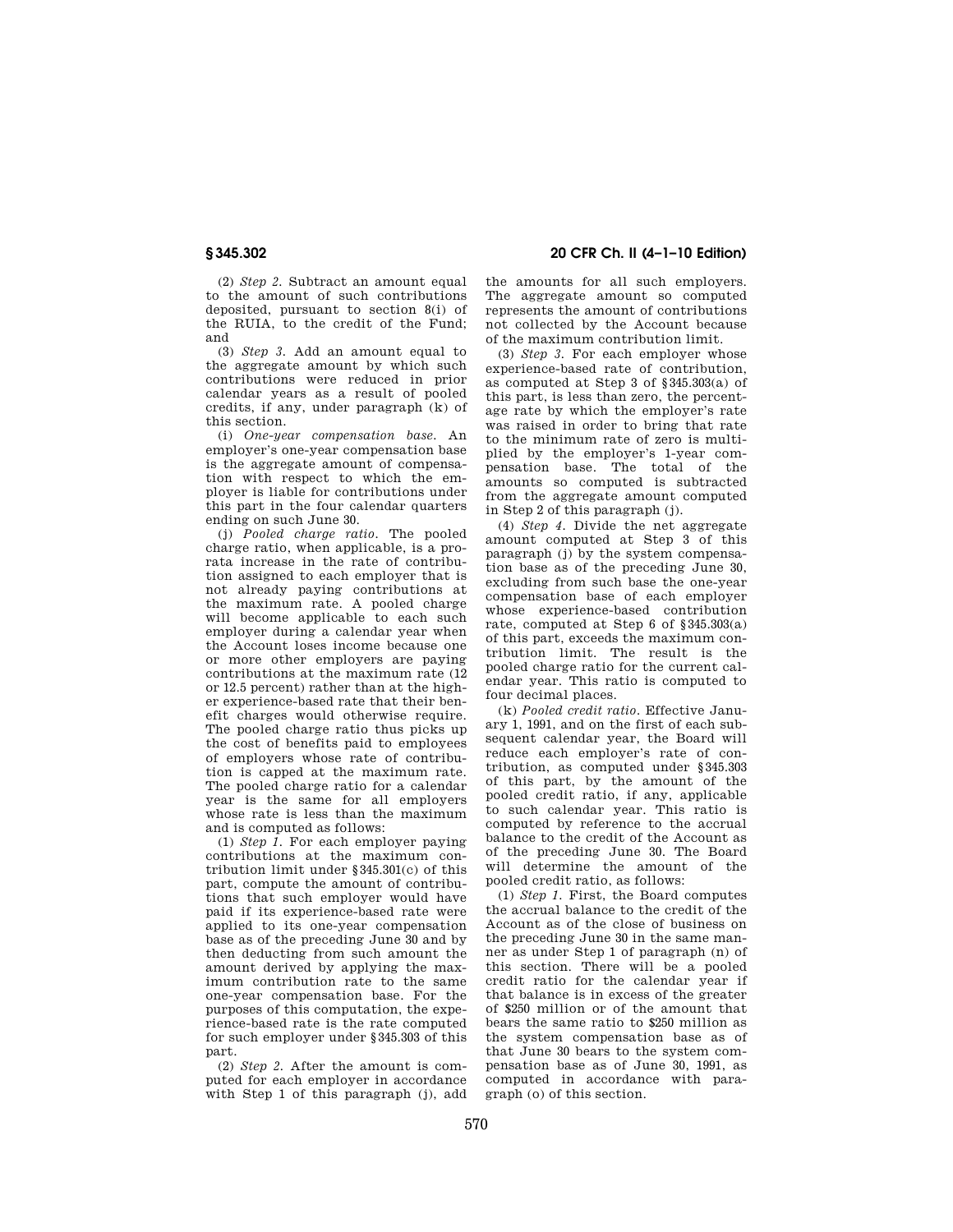## **Railroad Retirement Board § 345.302**

(2) *Step 2.* If there is such an excess amount, divide that excess amount by the system compensation base as of the June 30 preceding the calendar year. The result is the pooled credit ratio applicable to each employer for the calendar year involved in the computation. This ratio is computed to four decimal places.

(l) *Reserve balance.* An employer's reserve balance is computed as of any given June 30 by subtracting its cumulative benefit balance as of such June 30 from its net cumulative contribution balance as of such June 30. An employer's net cumulative benefit balance is computed under paragraph (f) of this section and its net cumulative contribution balance under paragraph (h) of this section. An employer's reserve balance may be either positive or negative, depending upon whether its net cumulative contribution balance exceeds its cumulative benefit balance.

(m) *Reserve ratio.* This ratio is computed for each employer as of any given June 30 by dividing its reserve balance as of June 30 by its one-year compensation base as of such June 30. An employer's reserve balance is computed under paragraph (l) of this section and its one-year compensation base under paragraph (i) of this section. This ratio is computed to four decimal places; it may be either a positive or negative figure, depending on whether the employer's reserve balance is a positive or negative figure.

(n) *Surcharge rate.* Effective January 1, 1991, and on the first of each subsequent calendar year, the Board will add to each employer's rate of contribution, as computed under §345.303 of this part, a surcharge rate of 1.5, 2.5, or 3.5 percent if the accrual balance to the credit of the Account, as of the preceding June 30, falls within the range of balances set forth in Steps 1 and 2 of this paragraph (n). The Board will determine which surcharge rate, if any, is in effect for a calendar year by means of the following computation:

(1) *Step 1.* First, the Board computes the accrual balance to the credit of the Account as of the close of business on the preceding June 30. Such balance will include any amounts in the Account attributable to loans made under section 10(d) of the Act before October 1, 1985, but not the obligation of the Account to repay such loans with interest. For this purpose, the Account will be deemed to include any balance to the credit of the Fund that exceeds \$6 million. The surcharge rate, as specified in Step 2 of this paragraph (n), will apply if that balance is less than the greater of \$100 million or of the amount that bears the same ratio to \$100 million as the system compensation base as of that June 30 bears to the system compensation base as of June 30, 1991, as computed in accordance with paragraph (o) of this section.

(2) *Step 2.* If the balance to the credit of the Account is less than the greater of the amounts referred to in the last sentence of Step 1 of this paragraph (n), but is equal to or more than the greater of \$50 million or of the amount that bears the same ratio to \$50 million as the system compensation base as of that June 30 bears to the system compensation base as of June 30, 1991, then the surcharge rate for the calendar year shall be 1.5 percent. If the balance to the credit of the Account is less than the greater of the amounts referred to in this Step 2, but greater than or equal to zero, then the surcharge rate for the calendar year shall be 2.5 percent. If the balance to the credit of the Account is less than zero, the surcharge rate for the calendar year shall be 3.5 percent.

(o) *System compensation base.* The system compensation base as of June 30 of each year is the total of the amounts of the one-year compensation bases of all base year employers, computed in accordance with paragraph (i) of this section. Not later than October 15 of each year, the Board will compute the amount of the system compensation base and will publish notice of such amount in the FEDERAL REGISTER as soon as practicable thereafter.

(p) *System unallocated charge balance.*  This balance, as computed initially for the period January 1 through June 30, 1990 and updated as of June 30 of each subsequent calendar year, represents the net amount of expenditures from, and income to, the Account that cannot be allocated as benefit charges, or adjustments, to the cumulative benefit